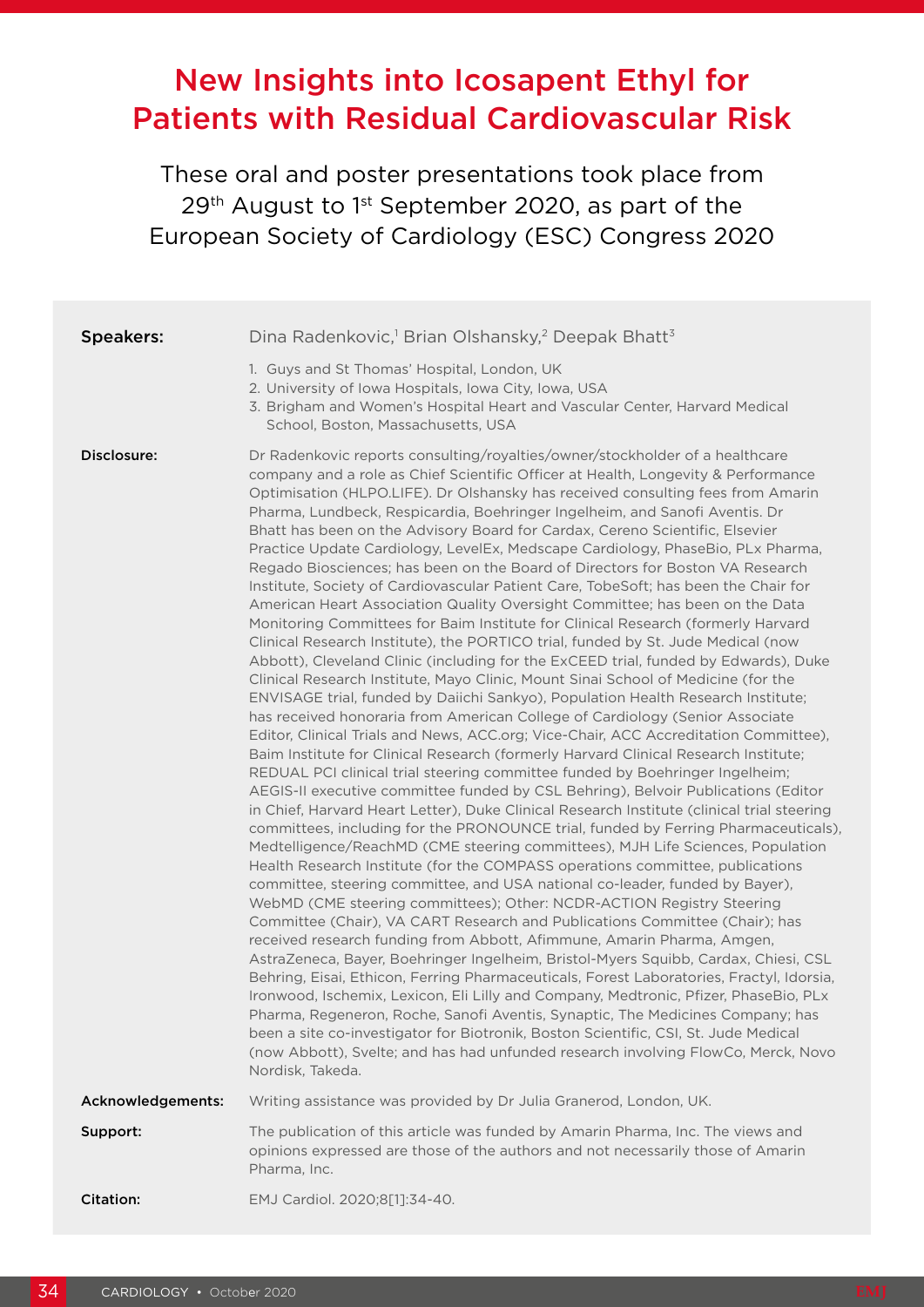# Meeting Summary

In this article, the authors share and discuss data reported in four posters at the European Society of Cardiology (ESC) Congress 2020, held from 29<sup>th</sup> August to 1<sup>st</sup> September 2020. These data come from, or are related to, the REDUCE-IT trial, a double-blind, randomised controlled trial of icosapent ethyl, a purified ester of eicosapentaenoic acid, versus placebo. A total of 8,179 patients who had been prescribed statin therapy but continued to have elevated triglycerides (TG) were enrolled.

The first poster considers icosapent ethyl for cardiovascular (CV) risk reduction in a subgroup of the UK Biobank population that fit REDUCE-IT patient inclusion criteria. The second poster presents an accumulation of data, from prespecified interim analyses to final analyses. The third poster reports a reduction in total ischaemic events across the full range of baseline low-density lipoprotein cholesterol (LDL-C) and other key subgroups. The final poster presents the outcomes by baseline statin type and statin category (i.e., lipophilic versus lipophobic).

### Introduction

REDUCE-IT was a Phase IIIb, double-blind, placebo-controlled trial that randomised 8,179 patients to receive icosapent ethyl (4 g/ day) or placebo.<sup>1,2</sup> Icosapent ethyl (Vascepa®, Amarin Pharma, Inc., Bridgewater, New Jersey, USA) is a novel formulation of highly purified eicosapentaenoic acid. Patients were on stable statin therapy and had either established CV disease (CVD) or diabetes, plus additional CV risk factors, elevated TG levels between 1.7 and 5.6 mmol/L, and LDL-C between 1.0 and 2.6 mmol/L. Patients were followed for a median of 4.9 years and a maximum of 6.2 years.

The primary endpoint was a composite of CV death, nonfatal myocardial infarction (MI), nonfatal stroke, coronary revascularisation, or unstable angina requiring hospitalisation, and the key secondary endpoint was a composite of CV death, MI, or stroke.<sup>1-3</sup> Time to first event analysis showed a relative risk reduction of 24.8% (hazard ratio [HR]: 0.75; 95% confidence interval [CI]: 0.68–0.83; p<0.001) for the primary endpoint and 26.5% (HR: 0.74; 95% CI: 0.65–0.83; p<0.001) for the key secondary endpoint, with an absolute risk reduction of 4.8% and 3.6%, respectively.<sup>2-4</sup> Icosapent ethyl was associated with marked reductions in primary composite and key secondary endpoints, with a number needed to treat of 21 (95% CI: 15–33) for the primary and 28 (95% CI: 20–47) for key secondary endpoints, over a median of 4.9 years.

The following posters present the results of modelling to assess the use of icosapent ethyl in a subgroup of the UK Biobank that fits REDUCE-

IT inclusion criteria, and further analyses using REDUCE-IT data to assess the benefit of icosapent ethyl in patients with residual CV risk.

The Effect of Elevated Triglycerides and Purified Eicosapentaenoic Acid for Cardiovascular Risk Reduction in the UK Biobank Population

#### Doctor Dina Radenkovic

Elevated plasma TG are associated with insulin resistance, metabolic syndrome, and major adverse CV events (MACE). In REDUCE-IT, an absolute risk reduction in MACE of 4.8% was observed with icosapent ethyl compared to placebo, reflecting a 25% relative risk reduction and a number needed to treat of 21.2 Consequently, in 2019, the U.S. Food and Drug Administration (FDA) approved icosapent ethyl for CV risk reduction in select statin-treated patients with elevated TG.5

Dr Radenkovic and colleagues modelled the REDUCE-IT inclusion criteria, utilising data from the UK Biobank to evaluate the effects of icosapent ethyl administration on risk reduction of MACE in the UK population. The UK Biobank is a panomic resource that holds data on 500,000 participants who have been followed-up for at least 10 years.<sup>6</sup> Age- and sex-adjusted rates of CVD in the UK Biobank participants are representative of the general UK population.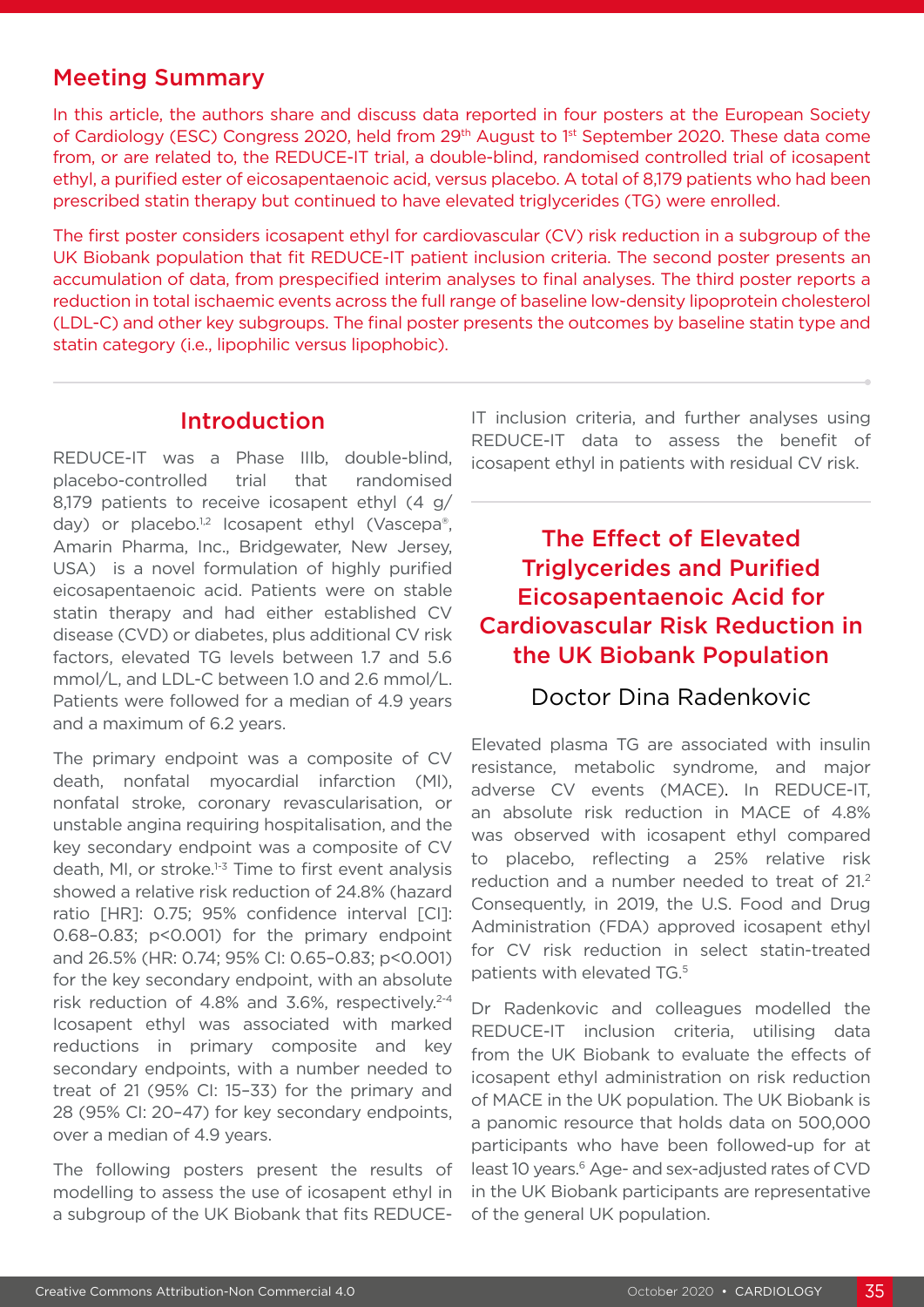Patients with plasma TG between >2.94 and ≤11.28  $(10<sup>th</sup>$  decile), compared to those with plasma TG between >0.23 and ≤0.77 mmol/L (baseline), had a greater risk (HR: 5.44) of combined CV outcomes (stroke, coronary heart disease, and atherosclerosis). Risk was correlated with increasing plasma cholesterol and TG levels, and survival was inversely correlated with increasing TG. Data from >200,000 UK Biobank participants were used to train the relevant models (i.e., Cox proportional-hazards and DeepSurvival).

Of UK Biobank participants, 3,563 matched with the REDUCE-IT inclusion criteria. Assuming icosapent ethyl had the same effect on the UK Biobank population as in REDUCE-IT, 29% of participants given icosapent ethyl would have suffered an adverse outcome within the UK Biobank during follow-up, compared to the 37% not taking icosapent ethyl. Thus, MACE would have decreased from 1,318 to 1,037, a reduction of 281 individuals, and 13 patients would need to be treated to prevent one from experiencing an event over a median follow-up of 4.9 years.

Dr Radenkovic's analysis concluded that elevated TG increased risk of CV events in the UK Biobank population, and that icosapent ethyl may reduce CV morbidity in this database. As icosapent ethyl has been shown to be safe and well tolerated, it should become an important tool for CV risk reduction. Dr Radenkovic emphasised the applicability of the methodology, which could be used for modelling other treatments and diseases among the UK Biobank population. Additionally, the use of icosapent ethyl may be extended because of its vast pleiotropic effects, including suppression of proinflammatory pathways, stimulation of phagocytosis of macrophages and other immune cells, association with better lung gas exchange in intensive care units, and antithrombotic properties.<sup>7,8</sup>

# REDUCE-IT: Accumulation of Data Across Prespecified Interim Analyses to Final Results

### Doctor Brian Olshansky

REDUCE-IT, an event-driven trial, randomised 8,179 statin-treated patients with elevated TG and increased CV risk to icosapent ethyl or placebo.<sup>1</sup> In REDUCE-IT, 1,612 primary endpoint events (CV death, nonfatal MI, nonfatal stroke, coronary revascularisation, or hospitalisation for unstable angina) were targeted for a projected 90% power to detect a 15% relative-risk reduction. Two interim analyses were performed by an independent, unblinded data and safety monitoring committee (DMC). The sponsor, steering committee, and clinical endpoint committee were blinded to the final database lock. Dr Olshansky and colleagues considered the efficacy and safety of icosapent ethyl at two prespecified interim and final analyses.9

The first interim analysis, performed after approximately 60% of the targeted number of primary endpoint events (n=953), occurred with a median follow-up of 2.9 years, and the second interim analysis was conducted at approximately 80% of accrued events (n=1,218) with a median follow-up of 3.7 years. The final analysis, including 1,606 events, was conducted at a median followup of 4.9 years.

Before decisions were made about study continuation at each interim analysis, the DMC discussed the need for a mature dataset to support robustness and consistency of the final efficacy and safety findings. Decisions to continue the study were guided by an analysis plan and prespecified decision-making processes that included assessments of safety, efficacy, primary composite endpoint formal analyses, and informal robustness analyses, with no futility stopping requirements.

Dr Olshansky reported that, compared to placebo, icosapent ethyl reduced the primary composite endpoint by 23% in the first (HR: 0.77; 95% CI: 0.68–0.87; p=0.00005) and second (HR: 0.77; 95% CI: 0.69–0.87; p=0.0000008) interim analyses, and by 25% (HR: 0.75; 95% CI: 0.68–0.83; p=0.00000001) in the final analysis. Similarly, compared to placebo, icosapent ethyl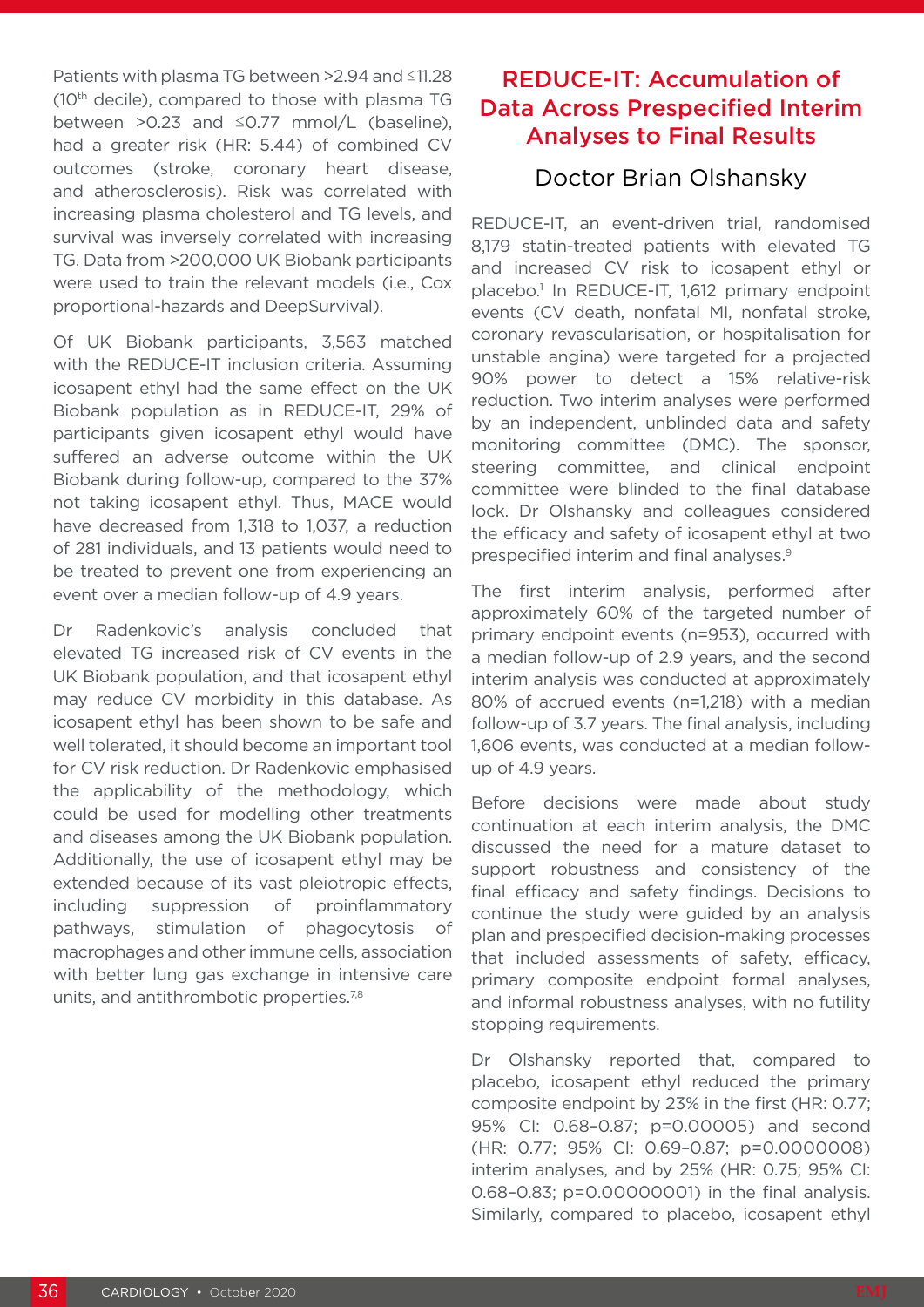reduced key secondary endpoint events by 29% (HR: 0.71; 95% CI: 0.60–0.83; p=0.00005) in the first interim analysis, 28% (HR: 0.72; 95% CI: 0.62–0.83; p=0.000009) in the second interim analysis, and 26% (HR: 0.74; 95% CI: 0.65–0.83; p=0.0000006) in the final analysis.

Thus, compared to placebo, icosapent ethyl improved primary and key secondary composite endpoints in both interim analyses; the significance persisted until the final analysis. The benefit of icosapent ethyl versus placebo remained consistent, with similar robustness across individual endpoint components. The clarity of findings in both the study as a whole and in patient subgroups improved steadily across endpoints with a greater number of events.

Data from a continuous landmark analysis of the primary composite endpoint showed consistent, statistically significant benefits of icosapent ethyl versus placebo, starting at 21 months postrandomisation. Similarly, a continuous landmark analysis of key secondary endpoints showed consistent, statistically significant benefits of icosapent ethyl versus placebo, starting at 25 months postrandomisation.

The DMC discussed stopping the trial because of the overwhelming efficacy at each interim analysis. They considered historical examples of failed CV outcome studies for TG-lowering and mixed omega-3 therapies. They reflected on overestimations of the final demonstrated benefit when incomplete datasets are used and weighed societal impacts of fuller datasets before recommending continuation of the trial beyond each interim analyses.

Dr Olshansky and colleagues concluded that consistent, potent efficacy of icosapent ethyl emerged early, within a few months of treatment, and persisted across two prespecified interim analyses until the final analyses. The mature dataset demonstrated highly statistically significant reductions in primary and key secondary endpoints, allowing robust analyses to support overall efficacy and safety conclusions. By allowing the REDUCE-IT dataset to mature fully, physicians and patients were provided with consistent and reliable efficacy and safety data. This provided a basis for clinical decisions

regarding icosapent ethyl in CV risk reduction for many of the important subsets of patients included in REDUCE-IT.

# REDUCE-IT: Total Ischaemic Events Reduced Across the Full Range of Baseline LDL-C and Other Key Subgroups

#### Doctor Deepak Bhatt

As previously mentioned, icosapent ethyl reduced time to first primary endpoint ischaemic events by 25% compared to placebo in REDUCE-IT. $2,3$  In addition to reducing first events, icosapent ethyl also significantly reduced second (HR: 0.68; 95% CI: 0.60–0.77), third (HR: 0.70; 95% CI: 0.59–0.83), and fourth or more (rate ratio [RR]: 0.46; 95% CI: 0.36–0.60) events.10,11 Overall, icosapent ethyl was associated with a 31% (RR: 0.69; 95% CI: 0.61– 0.77; p<0.001) reduction in total (i.e., first and subsequent) primary endpoint ischaemic events compared to placebo.10,11 Similar reductions in both first and total key secondary endpoint ischaemic events were observed. Dr Bhatt and colleagues further explored the extent to which icosapent ethyl reduced total primary and key secondary events across prespecified baseline biomarker subgroups (TG, LDL-C, and high-sensitivity C-reactive protein [CRP]).

Total events analyses of prespecified biomarker subgroups demonstrated robust and generally consistent findings for the primary and key secondary composite endpoints. Dr Bhatt reported significant reductions in total primary (range: 24% [RR: 0.76; 95% CI: 0.63–0.91] to 39% [RR: 0.61; 95% CI: 0.48–0.76]) and secondary (range: 24% [RR: 0.76; 95% CI: 0.61–0.96] to 37% [RR: 0.63; 95% CI: 0.48–0.83]) endpoint event rates across all different cut-points of included baseline biomarkers.

The highest reductions in both primary and key secondary total events were in patients with high TG ( $\geq$ 2.3 mmol/L) and low high-density lipoprotein-cholesterol (HDL-C; <0.9 mmol/L), a subgroup of patients who have been of interest in prior and ongoing trials. Icosapent ethyl reduced the total primary and secondary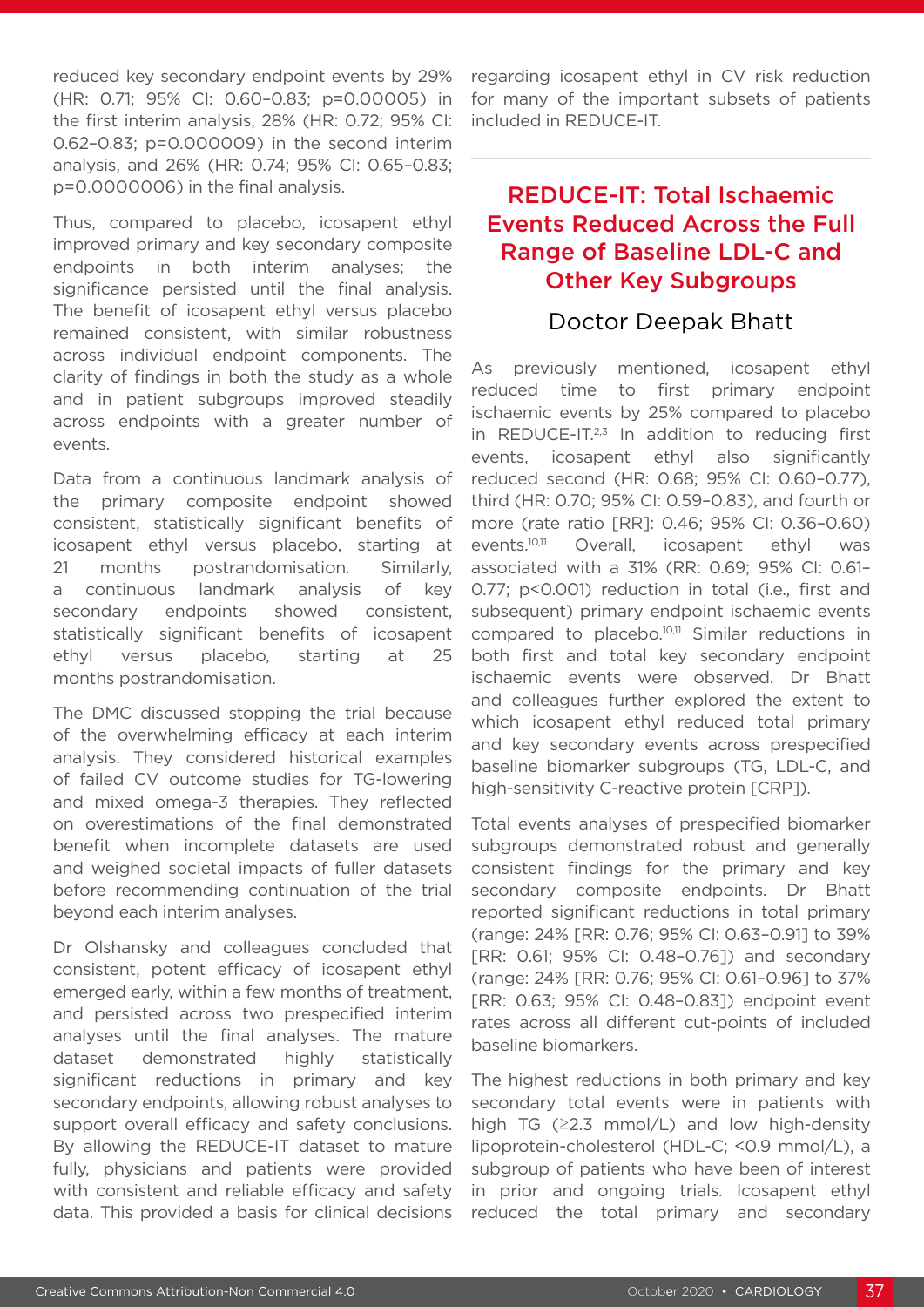endpoint event rate in this group by 39% (RR: 0.61; 95% CI: 0.48–0.76) and 37% (RR: 0.63; 95% CI: 0.48–0.83), respectively. Median baseline LDL-C levels in ascending tertiles (≤1.7, >1.7–2.2, >2.2 mmol/L) were 1.5, 2.0, and 2.5 mmol/L, respectively. There were large, significant relative reductions in total primary endpoint events with icosapent ethyl across LDL-C tertiles (35% [RR: 0.65; 95% CI: 0.53– 0.79], 28% [RR: 0.72; 95% CI: 0.59–0.87], and 27% [RR: 0.73; 95% CI: 0.60–0.89], respectively; interaction p=0.62), with parallel substantial absolute risk reductions. Similarly, significant relative reductions in total key secondary endpoint events of 33% (RR: 0.67; 95% CI: 0.53–0.87), 28% (RR: 0.72; 95% CI: 0.57–0.90), and 24% (RR: 0.76; 95% CI: 0.61–0.96) across ascending LDL-C tertiles were observed (interaction p=0.77), along with substantial absolute risk reductions. Large, significant total event reductions in both primary and key secondary endpoints were also reported for patients with baseline high sensitivity CRP, both above (primary [RR: 0.76; 95% CI: 0.65–0.88]; secondary [RR: 0.75; 95% CI: 0.63–0.89]) and below (primary [RR: 0.62; 95% CI: 0.52–0.73]; secondary [RR: 0.67; 95% CI: 0.55–0.82]) 2 mg/L.

Dr Bhatt concluded that icosapent ethyl (dosed at 2 g twice daily) significantly reduced total ischaemic events in statin-treated patients with elevated TG and well-controlled LDL-C (<2.6 mmol/L). In the first-event analysis, reductions in total events were observed across a variety of biomarker subgroups, including all baseline levels of TG, LDL-C, and high sensitivity CRP. In addition, a substantial reduction across already low LDL-C tertiles, and in the subgroups with or without low HDL-C but with elevated TG, was evident. Icosapent ethyl is an important option to reduce the high burden of total atherosclerotic events beyond statins and other modern therapies.

# REDUCE-IT: Outcomes by Baseline Statin Type

# Doctor Deepak Bhatt

Patients with elevated TG have high residual atherosclerotic CVD (ASCVD) risk despite LDL-C control with statin therapy.12-14 In REDUCE-IT,

icosapent ethyl significantly reduced time to first occurrence of the primary composite endpoint and the key secondary endpoint events versus placebo. There were also substantial reductions in lipid parameters associated with TG (-19.7%; p<0.001) and non-HDL-C (-13.1%; p<0.001) with icosapent ethyl versus placebo, as well as modest reductions in LDL-C (-6.6%; p<0.001) and apolipoprotein B (ApoB; -9.7%; p<0.001).<sup>2</sup> However, the mechanisms for the ASCVD benefit of icosapent ethyl are not fully understood.<sup>2,15</sup>

Dr Bhatt and colleagues analysed data from REDUCE-IT to explore the impact of baseline and concomitant statin types and lipophilic versus lipophobic statin categories on ASCVD outcomes and on LDL-C and ApoB levels, and to further consider the relevance of LDL-C pathways in the observed benefit of icosapent ethyl on ASCVD. Of the 8,179 participants enrolled in REDUCE-IT, the largest proportion took atorvastatin (n=3,265; 39.9%) at baseline, followed by simvastatin (n=2,461; 30.1%), rosuvastatin (n=1,755; 21.5%), pravastatin (n=617; 7.5%), lovastatin (n=129; 1.6%), fluvastatin (n=23; 0.3%), and pitavastatin (n=21; 0.3%). Approximately 70% (n=5,683; 69.5%) and 30% (n=2,368; 29.0%) took a lipophilic (hydrophobic: atorvastatin, simvastatin) or lipophobic (hydrophilic: rosuvastatin, pravastatin) statin, respectively, at baseline. For concomitant use (while on study), the largest proportion of patients enrolled in REDUCE-IT used atorvastatin (n=4,048; 49.5%), followed by simvastatin (n=2,576; 31.5%), rosuvastatin (n=2,170; 26.5%), pravastatin (n=739; 9.0%), lovastatin (n=160; 2.0%), fluvastatin (n=31; 0.4%), and pitavastatin (n=33; 0.4%). Almost three-quarters (n=6,068; 74.2%) took a lipophilic statin and one-third (n=2,836; 34.7%) took a lipophobic statin concomitantly. The distribution of baseline and concomitant statin use in each arm was similar to the overall cohort.

Use of atorvastatin, rosuvastatin, simvastatin, or pravastatin as single agents accounted for 96.1% of REDUCE-IT patients. Patients on one of these four statins at baseline were included in a Cox proportional-hazards regression model, which showed a similar benefit of icosapent ethyl on primary and key secondary endpoints across baseline statin types (interaction primary p=0.61; key secondary p=0.49). A similar benefit was also seen across lipophilic/lipophobic statin categories (interaction primary p=0.46; key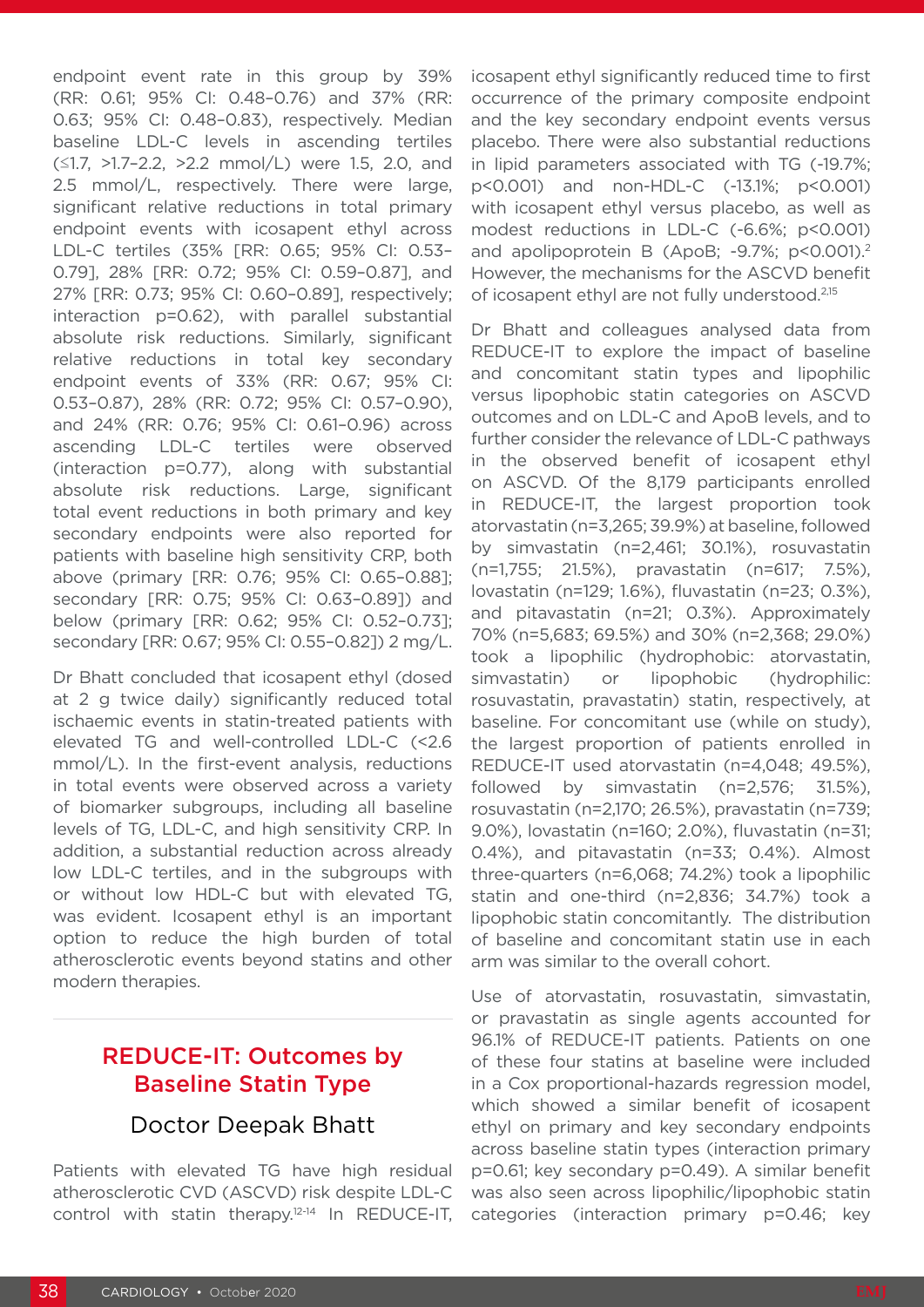secondary p=0.66). Individual baseline statin type (interaction p=0.98) and lipophilic/lipophobic category (interaction p=1.00) had no meaningful impact on the modest median LDL-C changes from baseline to 1 year (range: -5.8 to -8.4%), observed with icosapent ethyl versus placebo. Similarly, baseline statin type (interaction p=0.96) and lipophilic/lipophobic category (interaction p=0.98) did not impact ApoB changes from baseline to 2 years (range: -8.7 to -11.7) observed with icosapent ethyl versus placebo. Results were similar for primary and key secondary composite endpoint outcomes and for changes in LDL-C and ApoB by concomitant statin use.

Dr Bhatt concluded that there were no meaningful treatment differences in primary or key secondary endpoints across individual statin types or lipophilic/lipophobic groups. A similar lack of treatment difference was observed in LDL-C changes from baseline to 1 year. Therefore, LDL-C and ApoB changes and ASCVD risk reduction observed in REDUCE-IT appear to be independent of the type or lipophilicity of concomitant statin therapy, and of LDL-C levels.2 These data provide clinicians with additional insight regarding concomitant statin therapy considerations when prescribing icosapent ethyl, and suggest there are important mechanisms of action for the substantial ASCVD risk reduction observed with icosapent ethyl that are distinct from the LDL receptor pathway.

#### Summary

These posters provide further support for icosapent ethyl as an important tool in CV risk reduction. Modelling data presented by Dr Radenkovic suggest that icosapent ethyl may reduce CV morbidity in the UK in patients who meet REDUCE-IT inclusion criteria with implications for wider potential use. Further analyses of REDUCE-IT data provide additional evidence for a beneficial effect of icosapent ethyl in statin-treated patients with elevated TG and well-controlled LDL-C. Dr Olshansky confirmed that allowing the REDUCE-IT dataset to mature fully, despite icosapent ethyl efficacy emerging early, provided physicians and patients with robust, consistent, and reliable efficacy and safety data upon which to base clinical decisions for icosapent ethyl in CV risk reduction. Dr Bhatt showed that, in addition to reducing time to first events, icosapent ethyl significantly reduced total ischaemic events across a variety of biomarker subgroups, highlighting its potential role as a further treatment option to reduce the high burden of total atherosclerotic events. Dr Bhatt also reported no meaningful treatment differences in primary or key secondary endpoints across individual statin types or lipophilic/lipophobic groups. He concluded that these data provide clinicians with additional insight regarding concomitant statin therapy considerations when prescribing icosapent ethyl, and suggest other mechanisms of action apart from the LDL receptor pathway, which might explain the substantial reduction in ASCVD risk observed with icosapent ethyl.

#### References

- 1. Bhatt DL et al. Rationale and design of REDUCE-IT: Reduction of Cardiovascular Events with Icosapent Ethyl-Intervention Trial. Clin Cardiol. 2017;40(3):138-48.
- 2. Bhatt DL et al. Cardiovascular risk reduction with icosapent ethyl for hypertriglyceridemia. N Engl J Med. 2019;380:11-22.
- 3. Bhatt DL et al. The primary results of the REDUCE-IT trial. Abstract 19515. AHA Scientific Sessions, 10–12 November, 2018.
- 4. Boden WE et al. Profound reductions

in first and total cardiovascular events with icosapent ethyl in the REDUCE-IT trial: why these results usher in a new era in dyslipidaemia therapeutics. Eur Heart J. 2020;41(24):2304-12.

- 5. U.S. Food and Drug Administration (FDA). VASCEPA (icosapent ethyl): drug approval package. 2013. Available at: https://www. accessdata.fda.gov/drugsatfda\_docs/ nda/2012/202057\_vascepa\_toc.cfm. Last accessed: 16 September 2020.
- 6. Biobank. UK Biobank. 2019. Available at: https://www.ukbiobank.ac.uk/. Last accessed: 16 September 2020.
- 7. Budoff MJ et al. Effect of icosapent ethyl on progression of coronary atherosclerosis in patients with elevated triglycerides on statin therapy: final results of the EVAPORATE trial. Eur Heart J. 2020; DOI:10.1093/eurheartj/ehaa652.
- 8. Pradelli L et al. n-3 fatty acidenriched parenteral nutrition regimens in elective surgical and ICU patients: a meta-analysis. Crit Care. 2012;16:R184.
- 9. Olshansky B et al. REDUCE-IT INTERIM: accumulation of data across prespecified interim analyses to